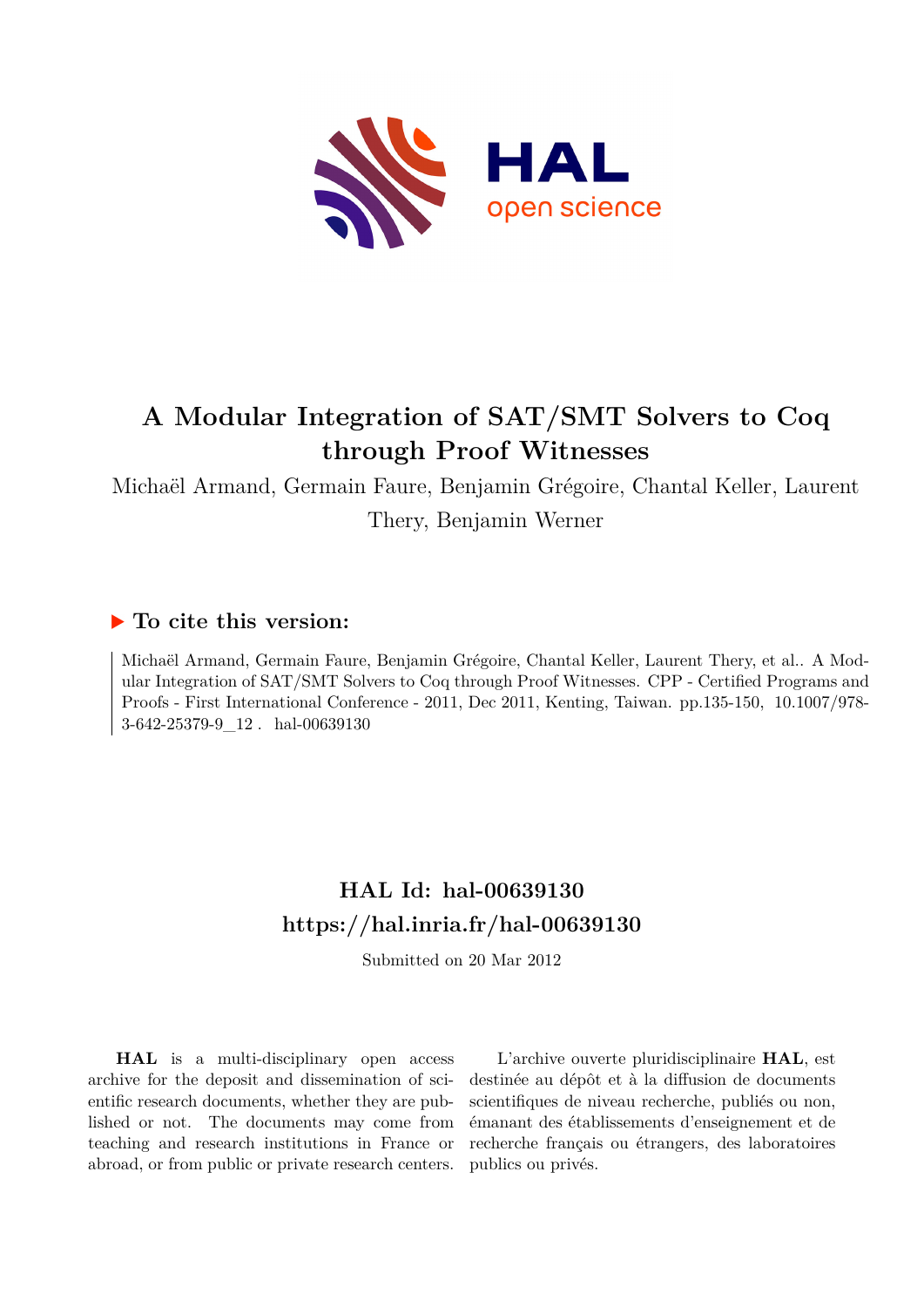# A Modular Integration of SAT/SMT Solvers to Coq through Proof Witnesses\*

M. Armand<sup>1</sup>, G. Faure<sup>2</sup>, B. Grégoire<sup>1</sup>, C. Keller<sup>2</sup>, L. Théry<sup>1</sup>, and B. Werner<sup>2</sup>

<sup>1</sup> INRIA Sophia-Antipolis

{Michael.Armand,Benjamin.Gregoire,Laurent.Thery}@inria.fr <sup>2</sup> INRIA - Saclay–Île-de-France at LIX, École Polytechnique {Germain.Faure,Chantal.Keller,Benjamin.Werner}@inria.fr

Abstract We present a way to enjoy the power of SAT and SMT provers in Coq without compromising soundness. This requires these provers to return not only a yes/no answer, but also a proof witness that can be independently rechecked. We present such a checker, written and fully certified in Coq. It is conceived in a modular way, in order to tame the proofs' complexity and to be extendable. It can currently check witnesses from the SAT solver ZChaff and from the SMT solver veriT. Experiments highlight the efficiency of this checker. On top of it, new reflexive Coq tactics have been built that can decide a subset of Coq's logic by calling external provers and carefully checking their answers.

## 1 Introduction

When integrating a technology like SAT/SMT solvers in type theoretical provers like Coq, one classically has the choice between two ways, which Barendregt and Barendsen [4] named the autarkic and the skeptical approach.

In the autarkic approach, all the computation is performed in the proof system. In this case, this means implementing a whole, sufficiently efficient, SAT/SMT solver as a Coq function, and then proving it correct. This approach is followed in the Ergo-Coq effort [10].

In the skeptical approach, the external tool, here the SAT/SMT solver, is instrumented in order to produce not only a yes/no answer but also a proof witness, or a trace of its computation. It is the approach we follow here. The main contribution of the paper is to propose a modular and effective checker for SAT and SMT proof witnesses, written in Coq and *fully certified*.

In general, the choice between the autarkic and the skeptical approach depends on the considered problem. Typically, when the problem is solved by a greedy algorithm or something similar requiring no backtracking, the autarkic approach is generally to be preferred. In the case of SAT/SMT solvers, where a lot of time is devoted to actually finding the proof path, the skeptical approach can have an edge in terms of efficiency. Another advantage of the skeptical approach may be that it requires much less effort to certify a checker only than

<sup>⋆</sup> This work was supported in part by the french ANR DECERT initiative.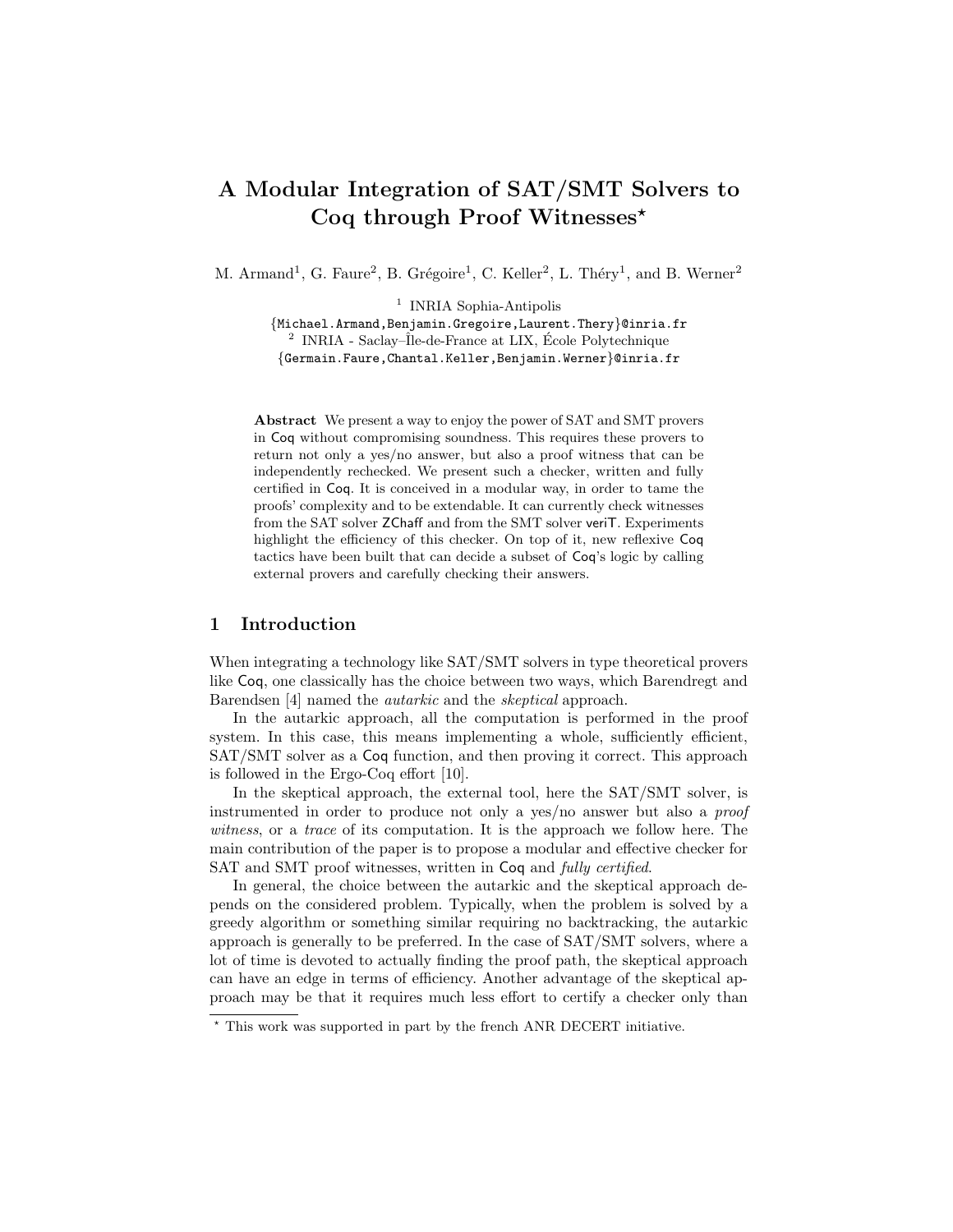a whole prover. A difficulty is that the external prover and the internal checker have to speak a common language; indeed, finding the best possible format for the proof witnesses is the crucial step which determines the whole architecture of this prover-checker interaction.

Let us note that we see two benefits of this work. The first one being, as mentioned above, the addition to Coq of powerful and yet sound automation tactics. A second one is that it gives a means to enhance the reliability of automatic provers, by offering the possibility to have their results checked, a posteriori in Coq.

One keypoint for success in computational proofs is making the best possible usage of the, somewhat limited, computational power available inside the prover (Coq). This concern underlies the whole work presented here. An important advantage is the new addition to Coq of updatable arrays [3] which we use extensively in this work.

A wholly different approach to the integration of SAT/SMT to provers is to transform the proof witnesses into deductions. This approach has been taken for the Isabelle and HOL Light provers. We provide some comparison in Section 7.

The paper is organized as follows. The next section recalls the basic principles of SAT and SMT solvers. Section 3 describes the modular structure of the checker written in Coq; Sections 4 and 5 detail its different components, dealing respectively with the SAT parts, and two specific theories. Part 6 describes how the different parts are linked together in order to provide a practical tool. Finally, Section 7 is devoted to benchmarks and comparison with other works.

The source code of the checker and information on its usage can be found online [1].

### 2 The SAT and SMT problems

#### 2.1 SAT solvers

SAT solvers deal with propositional formulas given in Conjunctive Normal Form (CNF); they decide whether or not there exists an assignment of the variables satisfying the formula. We recall basic definitions. A *literal* is a variable or its negation, a *clause* is a disjunction of literals, noted  $l_1 \vee \cdots \vee l_n$ . Finally, a formula in CNF is given by a *finite set of clauses*  $S$ , seen as their conjunction.

A valuation  $\rho$  associating a Boolean to each variable straightforwardly induces an interpretation of a set of clauses ( $[[S]]_{\rho}$ ) as a Boolean. A set of clauses S is satisfiable if and only if there exists a valuation  $\rho$  such that  $[\mathcal{S}]_{\rho} = \top$ . Conversely, S is unsatisfiable if and only if for any valuation  $\rho$ ,  $\|\mathcal{S}\|_{\rho} = \bot$ .

Modern SAT solvers rely on variants of the DPLL algorithm which can be customized to generate a proof witness [12]. The witness is:

- either an assignment of the variables to ⊤ and ⊥ in order to satisfy all the clauses, in the case where the set of clauses is satisfiable;
- or a proof by resolution of the empty clause, in the case where the formula is unsatisfiable.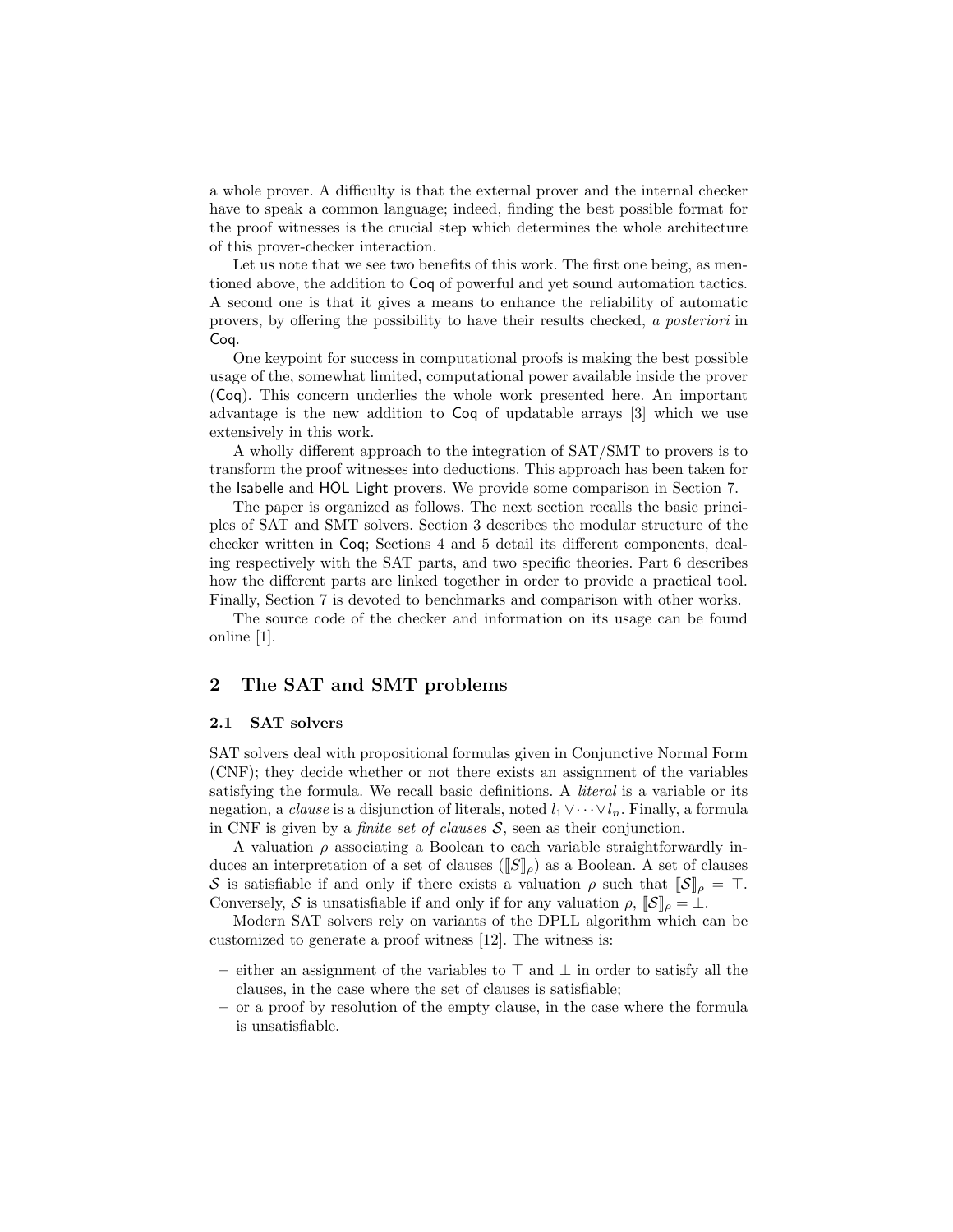We recall that the refutationally complete resolution rule is:

$$
\frac{v\vee C\qquadbar v\vee D}{C\vee D}
$$

where  $v$  is called the *resolution variable*. A *comb tree* is a tree where at least one child of every inner node is a leaf. A comb tree of resolution rules is called a resolution chain.

From the point of view of result certification, the case of unsatisfiability is the more challenging one. The format used by most SAT solvers for proof witnesses of unsatisfiability is a list of resolution chains. This list should be understood as a shared representation of the resolution tree: each resolution chain derives a new clause (that can be used later by other resolution chains), and the last resolution chain should derive the empty clause. It corresponds exactly to a subset of the learned clauses that the algorithm encountered during its run.

#### 2.2 SMT solvers

SMT solvers decide an extension of the SAT problem in which positive literals are not only Boolean variables but also atomic propositions of some first-order theory (possibly multisorted). Given a signature  $\Sigma$  containing simple types, and function and predicate symbols with their types, a *theory*  $\mathcal T$  is a set of formulas of type bool written using this signature, variables and logical connectives. Those formulas are called theory lemmas.

The standard architecture for SMT solvers is an interaction between a SAT solver and decision procedures for the theories [12]. The SAT solver generates models and the theory solvers try to refute them. When a SAT model is consistent with all the theories, the initial problem is found satisfiable. Otherwise, a new clause corresponding to a theory lemma is added to the SAT problem in order to rule out the model. The SAT solver can then be called again to generate another model. Since there are only a finite number of SAT models, this enumeration eventually terminates. If the empty clause is derived by the SAT solver, the initial problem is unsatisfiable.

In this setting, a proof witness for unsatisfiability is a resolution tree of the empty clause where leaves are not only initial clauses but also theory lemmas.

To our knowledge, at least three existing SMT solvers can deliver informative proof witnesses of this kind: Z3, CVC3 and veriT (some other solvers provide less informative witnesses). Although there are some output format differences, each of these three provers does return a resolution tree with theory lemmas in the case of unsatisfiability. They also give witnesses for satisfiability.

# 3 A modular and efficient Coq checker for SAT and SMT proof witnesses

We have developed a general framework to verify SAT and SMT proof witnesses for unsatisfiability proofs. During the SAT/SMT process, new clauses are generated until reaching the empty clause. These new clauses are either propositional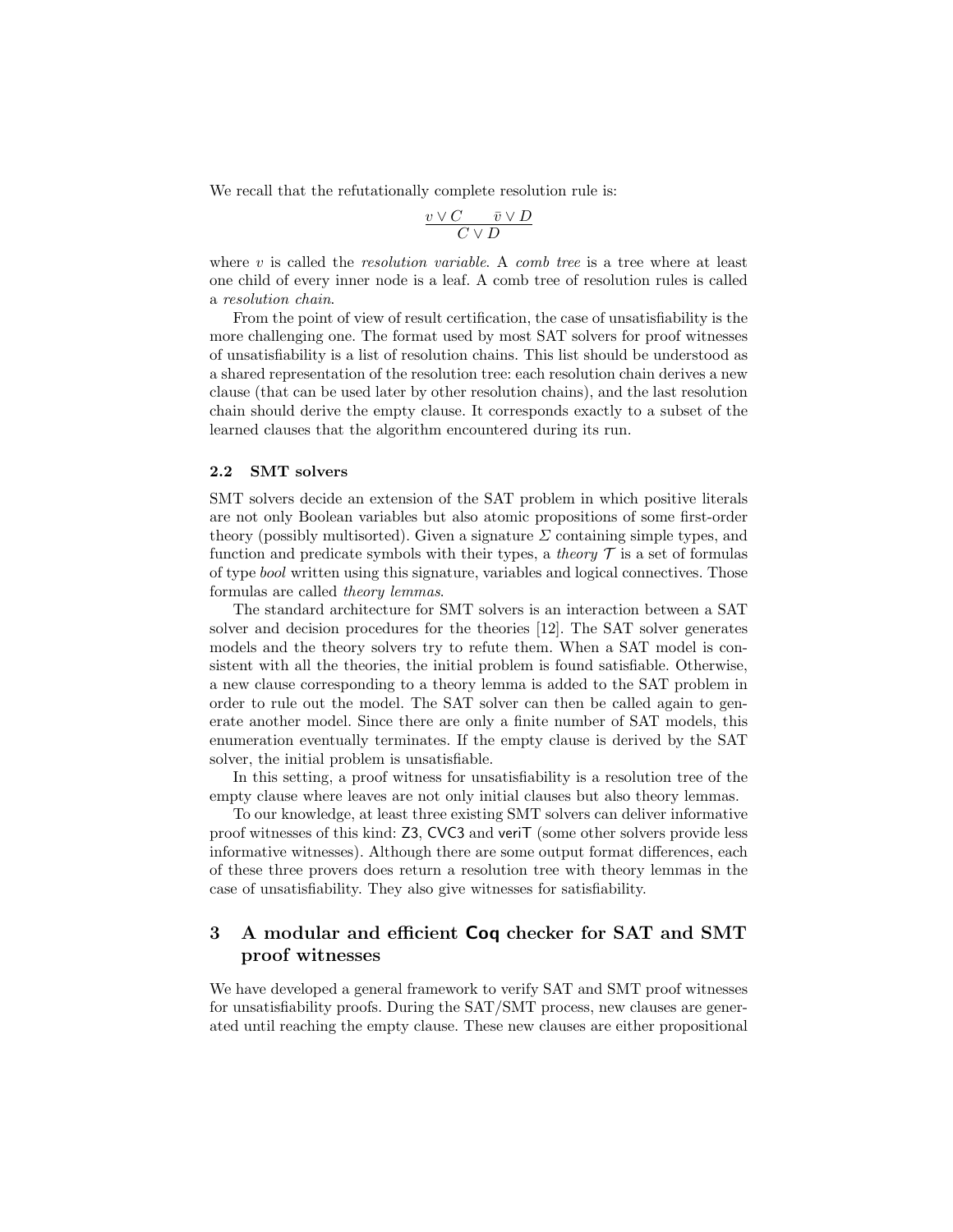consequences of the initial clauses, theory lemmas, or related to the CNF conversion and to various simplifications. A small certificate is generated to explain how each of the new clauses that are useful to obtain unsatisfiability was produced.

Our checker is defined by bringing together small checkers, each dedicated to one aspect of the verification of the resolution tree (the propositional reasoning, the theory lemmas of a given theory, the CNF conversion etc.). This modularity is a key aspect of our work. Small checkers are then independent pieces of code that can be composed in a very flexible way. Section 4.1 is dedicated to checking resolution chains, Section 4.2 to checking CNF computation. For theory lemmas, Section 5.2 describes what has been done for congruence closure and Section 5.3 for linear integer arithmetic. In each section, we present exactly the certificate format, how the checker works and is proved correct. The actual connection between Coq and the SAT and SMT provers is presented only later in Section 6.

The common aim underlying these different parts is preserving efficiency, in time and space. The main difficulty is the very large number of clauses that may need to be handled. We therefore strongly rely on the new persistent arrays feature of Coq, described in [3]. Schematically, checkers can be understood as sharing a global *state*, holding the current set of clauses, and implemented by an array. One typical optimization will be to keep this array as small as possible, by re-using a cell as soon as the clause it holds is known to be not used anymore for further computations.

In order to achieve modularity, we restrict ourselves to a very lightweight interface for the small checkers. Our implementation is based on four main data types:  $S$ ,  $C$ , clauseld, and scertif. The first one,  $S$ , represents the state. Initially, the only clause in the state is the singleton clause that contains the formula to be proved unsatisfiable. The type for clauses is  $C$ . An element of type clauseld is an identifier that refers to a clause. The get and set functions let us access and modify the state and the main checker only needs to be able to check whether a clause is empty, i.e it represents ⊥:

$$
\text{get} \; : \; \mathcal{S} \to \text{clauseld} \to \mathcal{C} \qquad \text{set} \; : \; \mathcal{S} \to \text{clauseld} \to \mathcal{C} \to \mathcal{S} \qquad \text{isFalse} \; : \; \mathcal{C} \to \text{bool}
$$

A small checker in our setting is just a Coq program that, given a state and a small certificate c, returns a new clause  $C$ . It is *correct* if the new clause that is produced is a consequence of the state S:

for any interpretation 
$$
\rho
$$
,  $[\![S]\!]_{\rho} \Rightarrow [\![C]\!]_{\rho}$ 

The type scertif is an enumeration type that collects all the possible small certificates. Associated to this type, there is a dispatching function scheck that, depending on the small certificate it receives, calls the appropriate checker.

Since small checkers just generate clauses, the only information we have to provide when gluing together small certificates is where the new clauses have to be stored. Finally, at the end, the initial formula should be proved unsatisfiable, so the empty clause must have been derived. So, its actual location must be given by the main certificate. The type of such certificate is then

certif := list (clauseId ∗ scertif) ∗ clauseId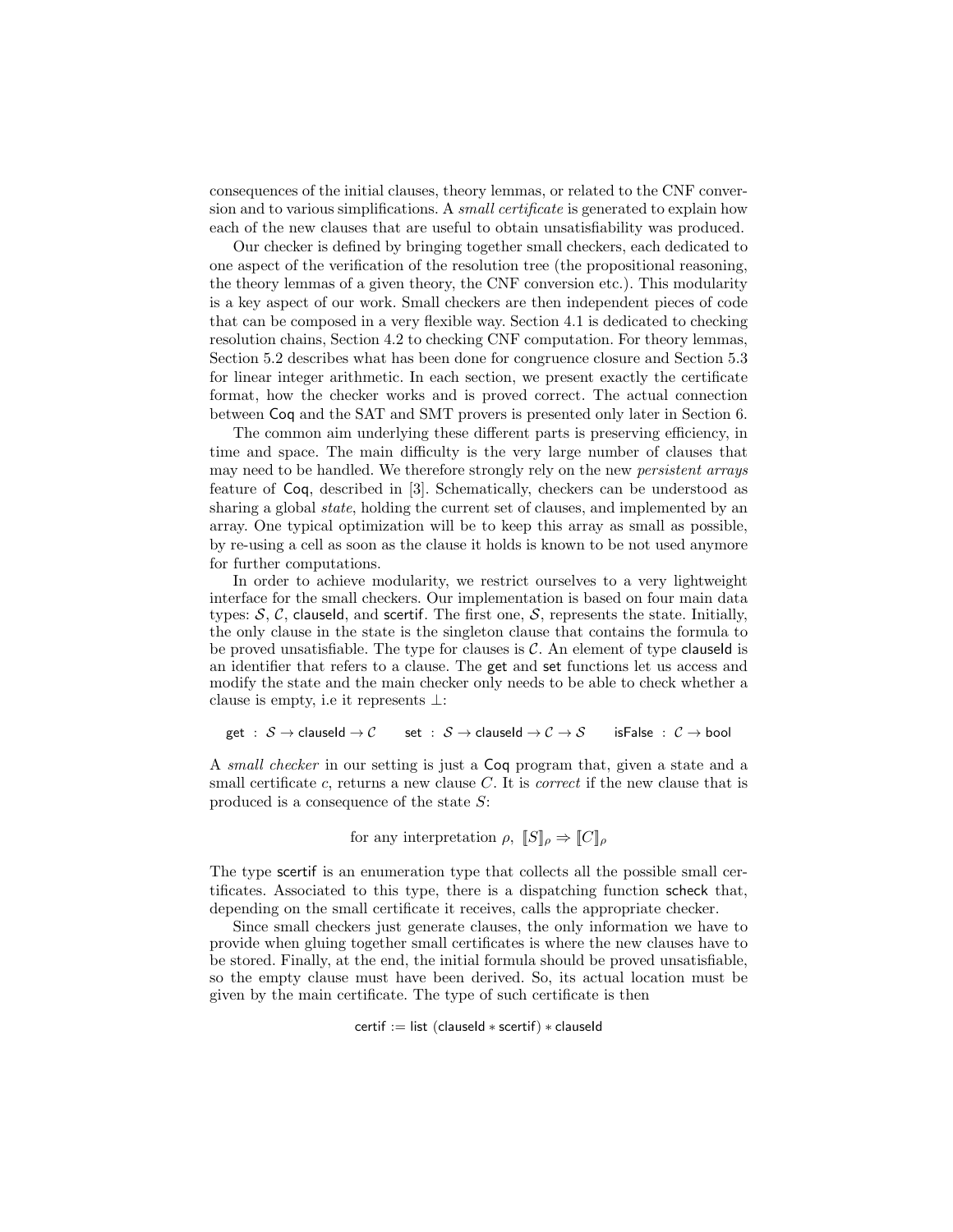The main checker is now trivially defined by

```
check S cert =let (l, k) := cert in
let S' := List.fold_left (fun S(p, c) \Rightarrow set S(p, c) (scheck S(c)) S(l) in
isFalse (get S' k)
```
It takes an initial state  $S$  and a certificate cert and sequentially calls small checkers to compute new clauses extending the state with the generated clauses. Provided all small checkers are correct and the check returns true and since satisfiability is preserved, reaching an absurd state implies that the initial state was indeed unsatisfiable.

As hinted above, the get and set functions are built upon the persistent arrays of Coq and one such array is used in the state to store clauses. clauselds are thus array indexes, i.e. 31-bit integers. So, access and update to the set of clauses are performed in constant time. Since we use arrays, in the following, (get  $S$  n) is written as  $S$ .[n].

It is very unlikely that a given SMT solver will output exactly our kind of certificates. A pre-processing phase is required in order to translate proofwitnesses generated by the SMT solver into our format. In particular, the precise clause allocation that is required by our format is usually not provided by the SMT solver. Finding out such an allocation is a post-processing seen from the SMT solver, and a pre-processing seen from Coq. It involves techniques similar to register allocation in compilation. First, the maximal number of clauses that need to be alive at the same time is computed. Then, a cell is explicitly allocated to each clause, in such a way that two clauses that need to be alive at the same time do not share the same cell. In practice, this has a big impact on the memory required to check a certificate.

#### 4 Small checkers for SAT

#### 4.1 A small checker for resolution chains

As explained in Section 2.1, the SAT contribution is represented in the proof witness by chains of resolutions. The constructor (res\_certif  $[|n_1; \ldots; n_i|]$ ) in scertif represents these chains. Let  $R(C_1, C_2)$  be the resolution between the clause  $C_1$  and the clause  $C_2$ . Given this certificate and a state S, the corresponding small checker iteratively applies resolution to eventually produce the new clause  $R(\ldots (R(S.[n_1], S.[n_2]), \ldots), S.[n_i]).$ 

This efficient treatment of resolution chains requires a careful encoding of clauses and literals. First, we encode propositional variables as 31-bit integers. We follow the usual convention reserving location 0 for the constant true, which means that the interpretation of propositional variables  $\rho$  always comes with the side-condition that  $\rho(0)$  = true. Literals are also encoded as 31-bit integers, taking advantage of parity. The interpretation for literals is built such that:

$$
[l]_{\rho} = \text{if even } l \text{ then } \rho(l/2) \text{ else } \neg \rho(l/2).
$$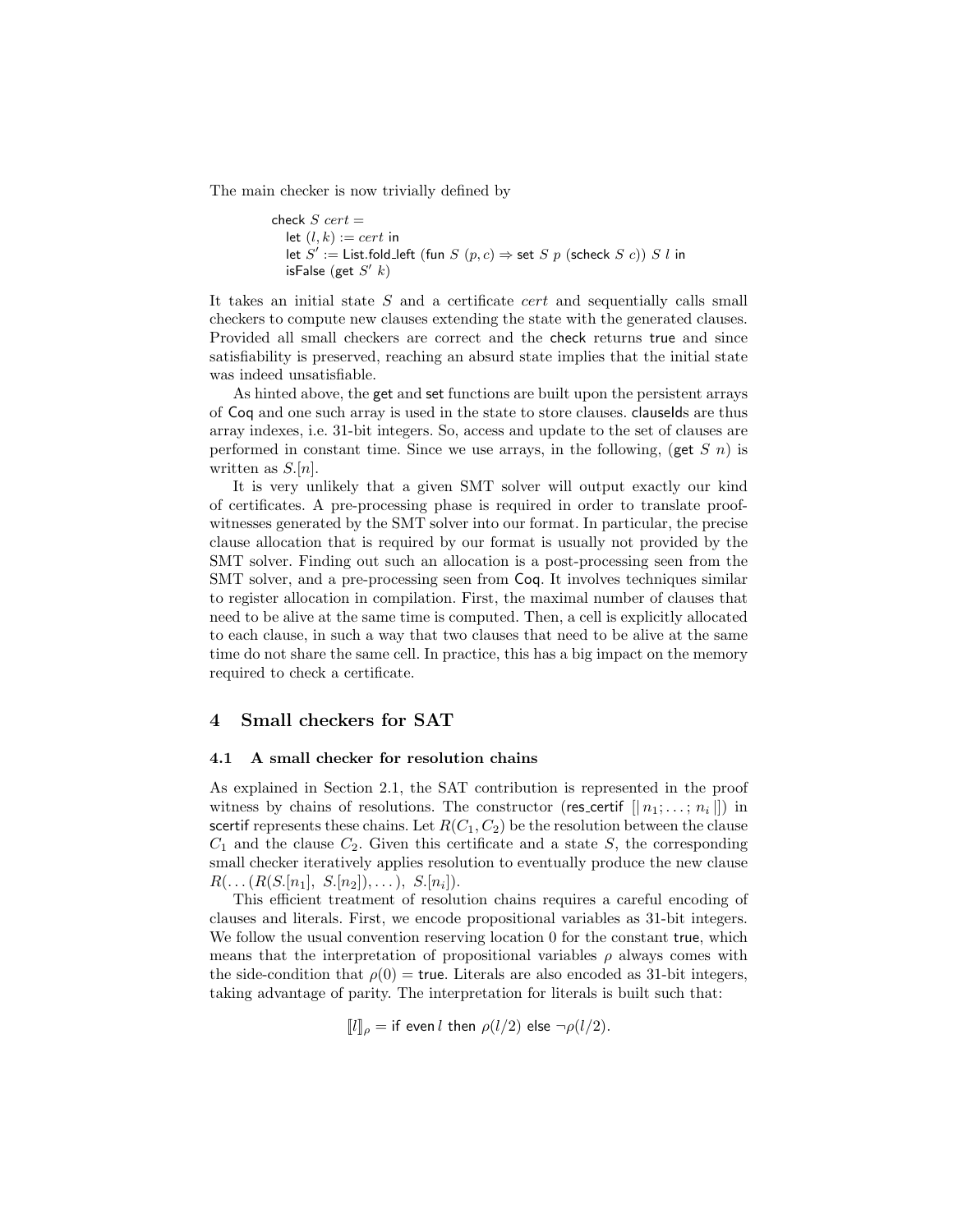The point being that parity check and division by two are very fast since they are directly performed by machine integer operations as explained in [3].

Clauses are represented by lists of literals. The interpretation  $\llbracket c \rrbracket_\rho$  of a clause  $c$  is then the disjunction of the interpretation of its literals. The interpretation  $\llbracket S \rrbracket_{\rho}$  of a state S is defined as the conjunction of the interpretation of its clauses. To give a concrete example, consider the interpretation of proposition variables:  $\rho(0) = \text{true}, \rho(1) = x, \rho(2) = y$ . If  $S = [[2, 4]; [5]; [3, 4]]$  we have

$$
\begin{aligned} [\![S]\!]_{\rho} &= [\![\, [2;4]\!]_{\rho} \wedge [\![\, [5]\!]_{\rho} \wedge [\![\, [3;4]\!]_{\rho} = ([\![2]\!]_{\rho} \vee [\![4]\!]_{\rho}) \wedge [\![5]\!]_{\rho} \wedge ([\![3]\!]_{\rho} \vee [\![4]\!]_{\rho}) \\ &= (\rho(1) \vee \rho(2)) \wedge \neg \rho(2) \wedge (\neg \rho(1) \vee \rho(2)) = (x \vee y) \wedge \neg y \wedge (\neg x \vee y) \end{aligned}
$$

In this setting, the interpretation of a set of clauses is always a CNF formula. A proof of unsatisfiability of this formula is the following chain of resolutions

$$
\frac{x \vee y \qquad \neg y}{x \qquad \qquad \neg x \vee y}
$$

This corresponds in our format to certificate  $([0, \text{res\_certif } [0; 1; 2; 1]], 0)$ .

#### 4.2 Small checkers for CNF computation

With our previous small checker, proof witnesses for SAT problems in CNF can be checked in Coq. The next step is to be able to verify the transformation of a formula into an equisatisfiable formula in CNF. This is usually done using a technique proposed by Tseitin [14]. This involves generating a new variable for every subterm of the formula; with these new variables, the CNF transformation is linear. It is this idea that we are going to implement in our setting. Naming subterms corresponds to a form of hash-consing. A hashed formula is either an atom, true, false, or a logical connective. Sub-formulas of connectives are literals (i.e., a variable or its negation):

Type  $h$ form  $=$ Fatom  $(a : atom)$  | Ftrue | Ffalse Fand  $(l_s:$  array lit) | For  $(l_s:$  array lit) | Fxor  $(l_1 \ l_2:$  lit)  $\mathsf{Fimp}({l_1} {l_2} : \mathsf{lit}) | \mathsf{Fite} ({l_1} {l_2} {l_3} : \mathsf{lit}) | \mathsf{Fiff} ({l_1} {l_2} : \mathsf{lit}) | \mathsf{Fdneg} ({l : \mathsf{lit}}).$ 

Note that the connectives Fand and For are n-ary operators which allows a more efficient subsequent computation. Note also that we have no primitive constructor for negation, which has to be pushed to the literals (with little cost, using the odd/even coding described above). However, double negation is explicit and primitive, in order to represent the formula  $\neg\neg x$  faithfully.

For computation, the state of the checker is extended with a new array ftable containing the table of the hashed formulas. For example, the formula  $\neg((x \land$ y)  $\vee \neg(x \wedge y)$  can be encoded by the literal 9 using the formula table:

[| Ftrue; Fatom 0; Fatom 1; Fand [|2; 4|]; For [|6; 7|] |]

with the interpretation for atoms defined by  $\rho_A(0) = x, \rho_A(1) = y$ . Three things are worth noticing. First, the sub-formula  $x \wedge y$  appears twice in the formula but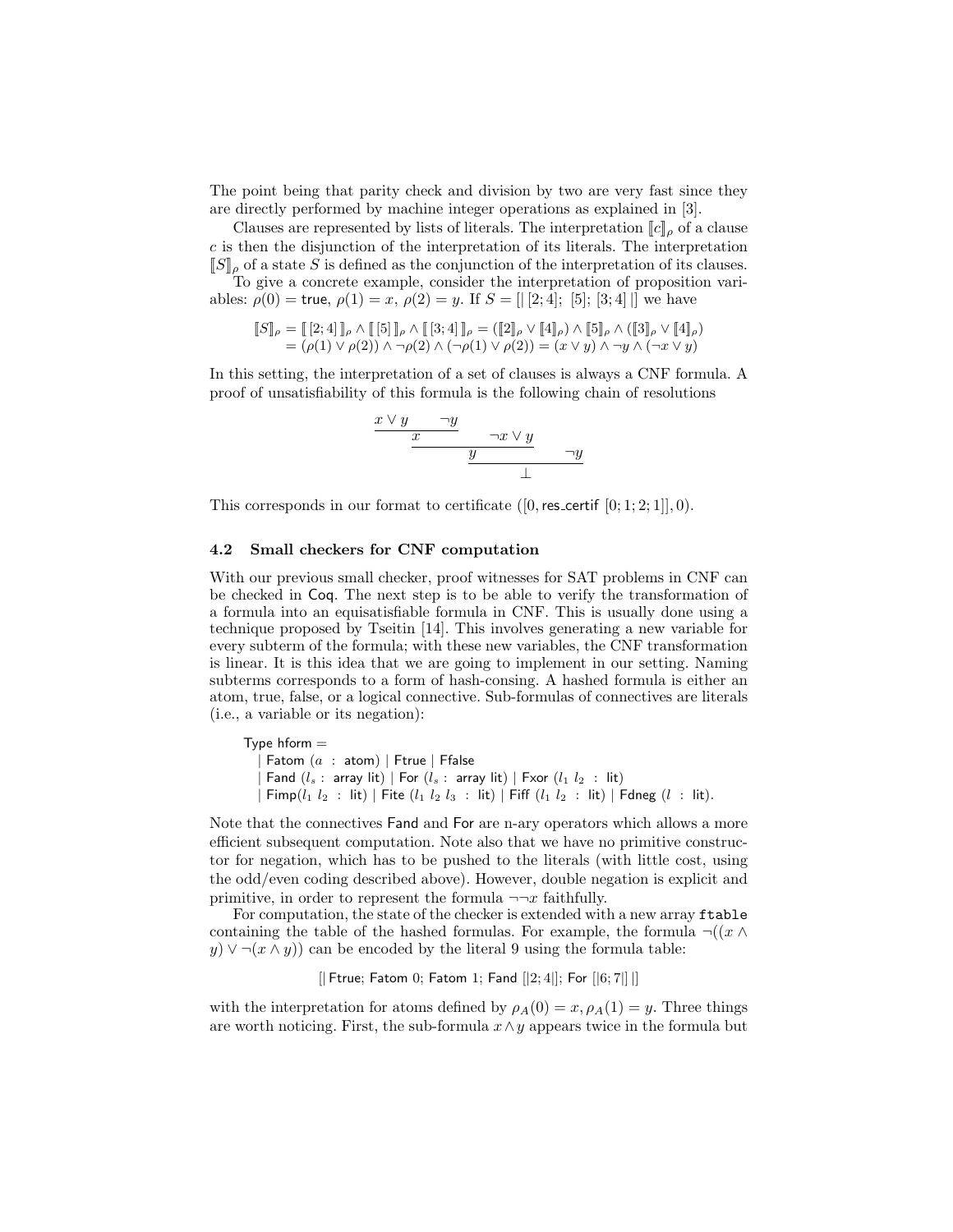is shared in the table (at location 3); indeed, this representation allows maximal sharing. Second, we have to ensure that our table does not contain infinite terms, so our state can be interpreted. This is done by preserving some well-formedness on the table: if a literal  $m$  appears in the formula stored at location  $n$ , we always have  $m/2 < n$ . It is this condition that actually allows us to define the Boolean interpretation  $\llbracket f \rrbracket_{\rho_A}$  recursively over the formula f, where  $\rho$  is the interpretation of the variables.

Finally, the tables always have Ftrue at location 0. The interpretation of propositional variables of the previous section is simply defined as  $\rho(n) = \llbracket \text{ftable}.[n] \rrbracket_{\rho_A}.$ 

Tseitin identifies 40 generic tautology schemes used in the transformation to CNF. In the case of our example  $\neg((x \land y) \lor \neg(x \land y))$ , the transformation invokes the following tautology  $\neg(A_0 \lor \cdots \lor A_i \lor \cdots \lor A_n) \Rightarrow \overline{A}_i$ . For each of these tautologies, we have written a specific test function which verifies that the corresponding tautology can actually be applied. In this case, the certificate is written (nor certif m i) and the corresponding checker verifies that  $S[m]$  is a singleton clause [k] with k being odd and that ftable.[ $k/2$ ] is a disjunction (For  $[|l_1; \ldots; l_n|]$ ). If these conditions are met, it produces the clause  $[\bar{l}_i]$  if  $i < n$ . If the verification fails, the true clause is returned. This trick of using the true clause as default will be used for all the other small checkers.

The full certificate of unsatisfiability for our example is then:

 $([ (1, nor\_certif 0 0); (0, nor\_certif 0 1); (0, res\_certif [1; 0]]], 0).$ 

The computation of the final set of clauses proceeds like this:

[| [9]; [0] |] 1,nor certif 0 0 [| [9]; [7] |] 0,nor certif 0 1 [| [6]; [7] |] 0,res certif [|1; 0|] [| [ ]; [7] |]

At the end, we find the empty clause at location 0, which ensures the initial formula is unsatisfiable.

Let us finally remark that our format is compatible with lazy CNF transformation and also that it is possible to delegate the CNF computation to the SMT solver.

# 5 Small checkers for congruence closure and linear arithmetic

#### 5.1 Refining the term representation

In order to handle theories, we need to provide a proper representation for atoms. Atoms can represent objects of different types, so we also need a proper representation for types. Theories like EUF manipulate uninterpreted functions, so we also need uninterpreted base types. Here is our representation:

Type btype  $=$  Tidx  $(n : int)$  | Tbool | TZ | ... Type cst = Zcst  $(n : Z)$   $| \dots$ Type op = Oidx  $(n : \text{int}) |$  Oeq  $(t : \text{btype}) |$  OZle  $|$  OZlt  $|$  OZplus  $| \dots$ Type hatom = Avar  $(v : avar) |$  Acst  $(c : cst) |$  Aapp  $(o : op)$   $(a<sub>s</sub> : list atom)$ .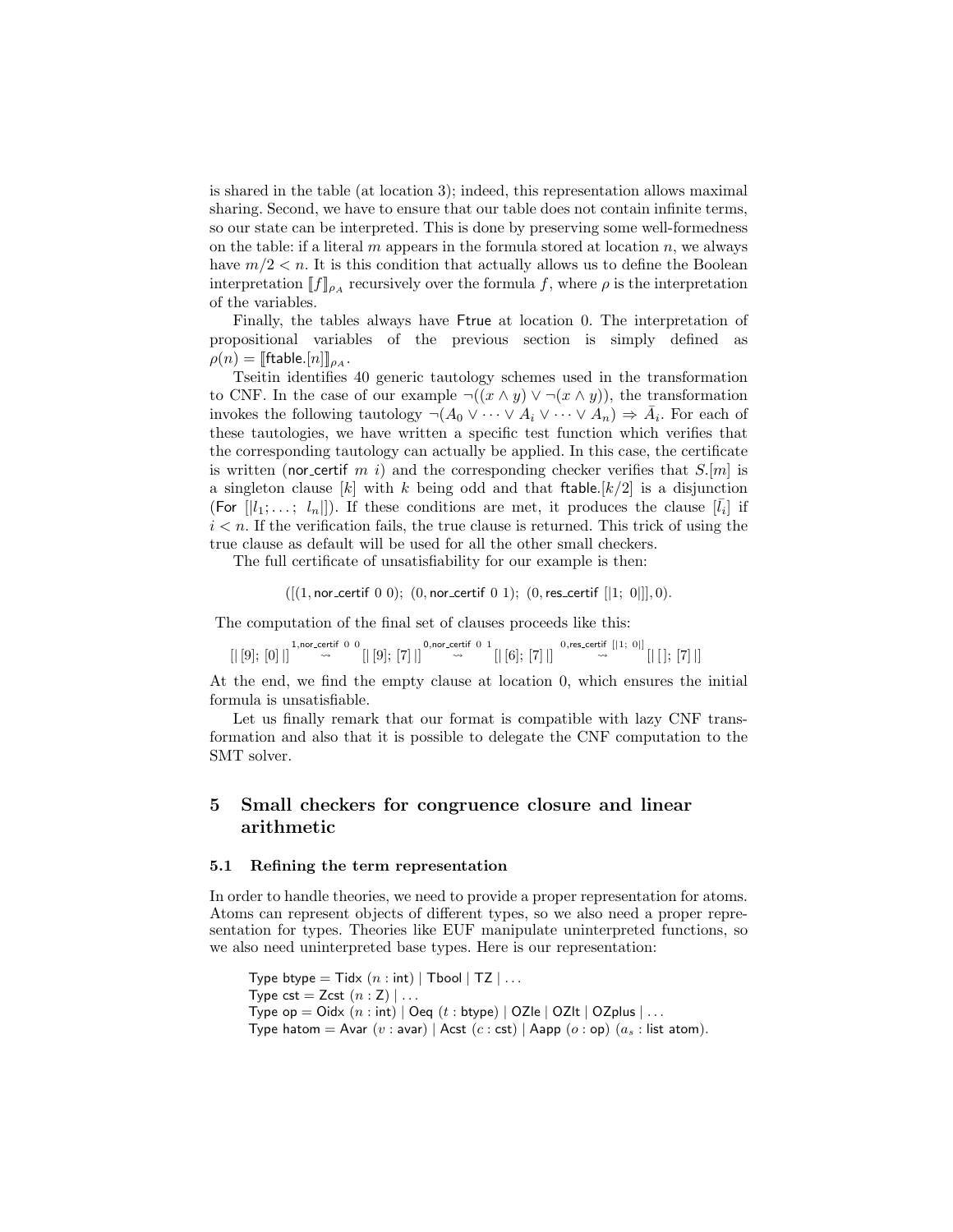As for formulas, our encoding uses a table atable, so the type atom is an abbreviation for int. A hashed atom is either a variable (Avar), a constant of a theory (Acst), or an application of an operator to its arguments (list atom). Operators are uninterpreted functions or predicates (Oidx), or a function (OZplus) or a predicate (OZle) of a given theory. Base types are either uninterpreted (Tidx) or a type of a given theory (TZ).

To illustrate our representation, let us consider the formula  $f x < 1 \vee g (y +$ 1)  $<$  1 over the Coq integer Z where the Coq type of x is  $\alpha$  and is left uninterpreted. We have the following tables:

ftable  $=$  [[Ftrue; Fatom 5; Fatom 7; For  $[2;4]$ ]]] atable  $=$  [ $Avar 0$ ; Avar 1; Acst (Z\_cst 1); Aapp (Oidx 0) [0]; Aapp OZplus [1; 2]; Aapp OZlt [3; 2]; Aapp (Oidx 1) [4]; Aapp OZlt [7; 2]|]

Interpreting types is easy. We just need a table ttable associating a Coq type to every type index. We denote by  $[T]_t$  the interpretation of a base type T with respect to this table. Interpreting atoms is more difficult, since we must build well-typed Coq terms. In particular, different elements of the table may be interpreted into different types. Therefore, our interpretation function returns a dependent pair  $(T, v)$  where T has type btype and v has type  $[T]_t$ . The interpretation of atoms  $\llbracket A \rrbracket$  uses two tables. The first one (vtable) is a valuation associating  $(T, v)$  to a variable index. The second one (otable) associates a pair  $(([T_1, \ldots, T_n], T), f)$  to an operator index, where  $T_i$ , T have type btype and f has type  $[[T_1]_t \to \ldots [[T_n]_t \to [[T]]_t$ . With these tables, defining the interpretation  $\llbracket A \rrbracket$  is straightforward. We simply check that all applications are well-typed, if not we return (Tbool, true). This makes our interpretation a total function. Here are the three tables used by the interpretation for the previous example:

\n
$$
\text{stable} = [|\alpha|]
$$
\n

\n\n $\text{stable} = [[(\text{Tidx } 0, x); (\text{TZ}, y)]]$ \n

\n\n $\text{stable} = [[((\text{Tidx } 0], \text{TZ}), f); ((\text{TZ}, \text{TZ}), g)]$ \n

The interpretation of atoms of the previous section is simply defined as  $\rho_A(a)$  $\llbracket$ atable. $[a]\rrbracket$ .

We need some side conditions on the different tables to be able to complete the proof of our small checkers. First, the hashed atom contained at position  $k$ of the atable should refer to atoms strictly smaller than  $k$  (this ensures that the interpretation terminates). Second, the atable should only contain well-typed hashed atoms with respect to vtable and otable. This last condition allows to reject formulas like  $\neg(1 = \text{true}) \vee \neg(\text{true} = 2) \vee (1 = 2)$  which is correct from the transitivity point of view but is interpreted in Coq by false  $\vee$  false  $\vee$  1 = 2

#### 5.2 A small checker to compute congruence closure

The theory of congruence closure is at the heart of all SMT solvers. In our term representation, equality is represented as a binary operator (Oeq) that is parameterised by the representation of the type on which equality operates.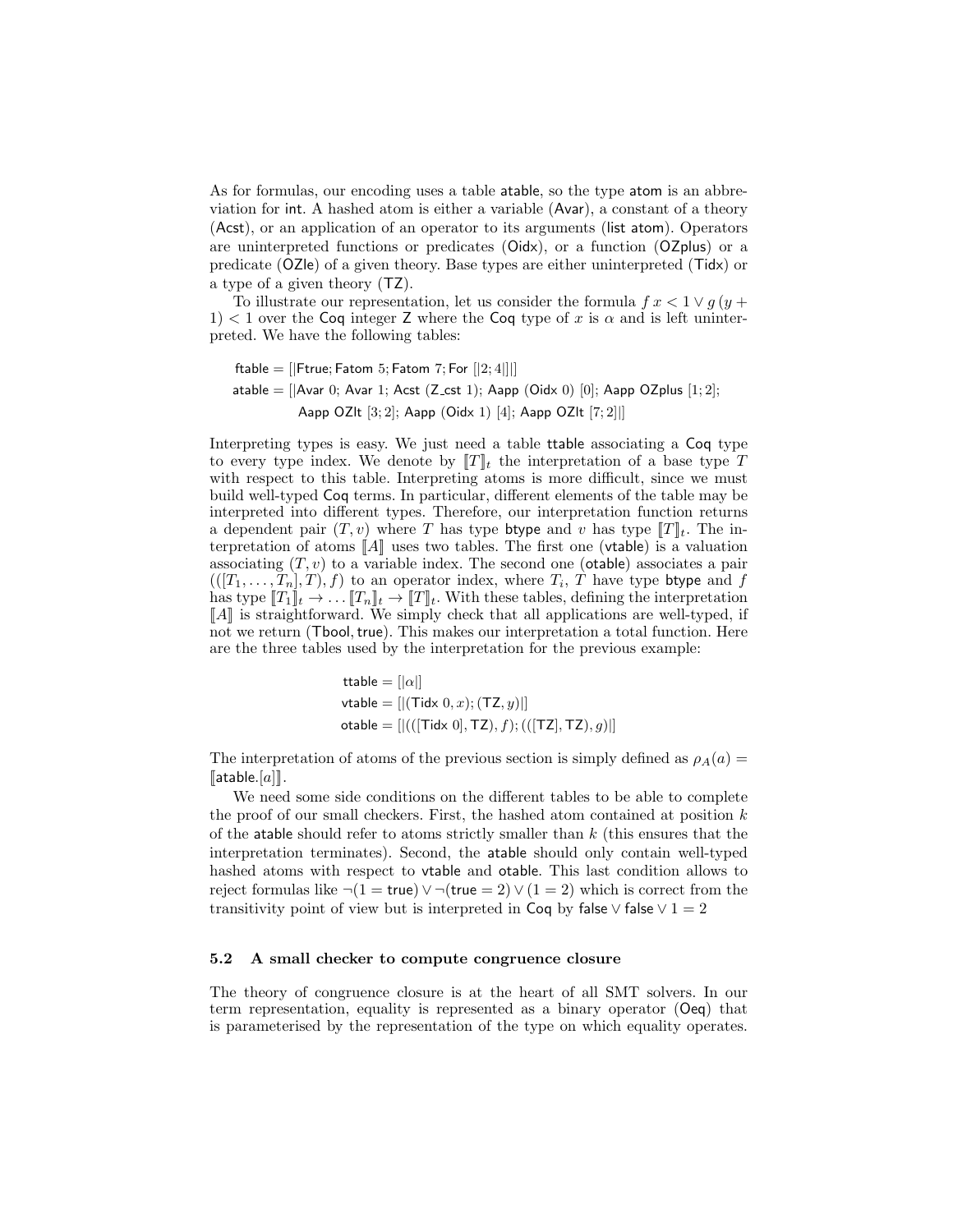Consider the proof of unsatisfiability of the formula  $\neg (fa = fb) \wedge b = c \wedge a = c$ , which belongs to the congruence closure fragment. It creates the following tables:

| $ftable = []$ | $F$ | $Fit$ | $Fit$ | $Fit$ | $Fit$ | $Fit$ | $Fit$ | $Fit$ | $Fit$ | $Fit$ | $Fit$ | $Fit$ | $Fit$ | $Fit$ | $Fit$ | $Fit$ | $F$ | $F$ | $F$ | $F$ | $F$ | $F$ | $F$ | $F$ | $F$ | $F$ | $F$ | $F$ | $F$ | $F$ | $F$ | $F$ | $F$ | $F$ | $F$ | $F$ | $F$ | $F$ | $F$ | $F$ | $F$ | $F$ | $F$ | $F$ | $F$ | $F$ | $F$ | $F$ | $F$ | $F$ | $F$ | $F$ | $F$ </td |
|---------------|-----|-------|-------|-------|-------|-------|-------|-------|-------|-------|-------|-------|-------|-------|-------|-------|-----|-----|-----|-----|-----|-----|-----|-----|-----|-----|-----|-----|-----|-----|-----|-----|-----|-----|-----|-----|-----|-----|-----|-----|-----|-----|-----|-----|-----|-----|-----|-----|-----|-----|-----|-----|----------|
|---------------|-----|-------|-------|-------|-------|-------|-------|-------|-------|-------|-------|-------|-------|-------|-------|-------|-----|-----|-----|-----|-----|-----|-----|-----|-----|-----|-----|-----|-----|-----|-----|-----|-----|-----|-----|-----|-----|-----|-----|-----|-----|-----|-----|-----|-----|-----|-----|-----|-----|-----|-----|-----|----------|

where the formula is at location 4 of ftable. Note that location 5 is not necessary to encode the formula but for its proof (the same thing happens for the location 8 of atable). This is explained later.

Our checker is only capable of producing clauses obtained by instantiating one of these three theorems:

- transitivity:  $x_1 \neq x_2 \vee \cdots \vee x_{n-1} \neq x_n \vee x_1 = x_n$
- function congruence:  $x_1 \neq y_1 \vee \cdots \vee x_n \neq y_n \vee f x_1 \ldots x_n = f y_1 \ldots y_n$
- predicate congruence:  $x_1 \neq y_1 \vee \cdots \vee x_n \neq y_n \vee \neg P \ x_1 \ \ldots \ x_n \vee P \ y_1 \ \ldots \ y_n$

The small certificates are (eq\_trans c), (eq\_congr c) and (eq\_congr\_pred c) where c represents the candidate clause to be produced. This explains why the tables of our previous example had more than the atoms of the initial formula. They also contain the atoms of the theory lemmas. The small checkers for these certificates only have to verify that  $c$  is indeed an instantiation of their corresponding theorem. For instance, the small checker for eq\_trans  $[l_1; \ldots; l_n; l]$  verifies that:

- $l$  is even and each  $l_i$  is odd;
- $l/2$  refers to Aapp (Oeq t)  $[a;b]$  and each  $l_i/2$  refers to Aapp (Oeq  $t_i)$   $[a_i;b_i];$
- a equals  $a_1$ , b equals  $b_n$  and for  $1 \leq i \leq n$ ,  $a_i$  equals  $b_{i+1}$ .

Note that all the equality tests over atoms are just equalities over integers thanks to our maximal sharing of atoms. Furthermore, we do not need to check type equality between the  $t_i$  since the small checkers assume that the atom table is always well-typed.

Our modular checker can combine these three simple rules and the resolution checker to derive the empty clause from an unsatisfiable formula. In our example, the checker starts with the initial formula  $\neg (fa = fb) \wedge b = c \wedge a = c$ . After evaluating the part of the certificate dedicated to CNF computation, the state contains the clauses  $[3]$ ;  $[4]$ ;  $[6]$ ;  $[0]$ ;  $[0]$ ] and what is left to be evaluated is

 $([(3, eq\_trans [5; 7; 10]); (4, eq\_congr [11; 2]); (0, res\_certif [3; 1; 2; 4; 0]])], 0).$ 

The computation then proceeds like this:

$$
\begin{aligned} [[[3];[4];[6];[0];[0]] \stackrel{3,\text{eq.trans}}{\rightsquigarrow} & [[[3];[4];[6];[5;7;10];[0]] \stackrel{4,\text{eq.congr [11;2]}}{\rightsquigarrow} \\ [[[3];[4];[6];[5;7;10];[11;2]] \stackrel{0,\text{res.certif}[[3;1;2;4;0]]}{\rightsquigarrow} & [[[1];[4];[6];[5;7;10];[11;2]]] \end{aligned}
$$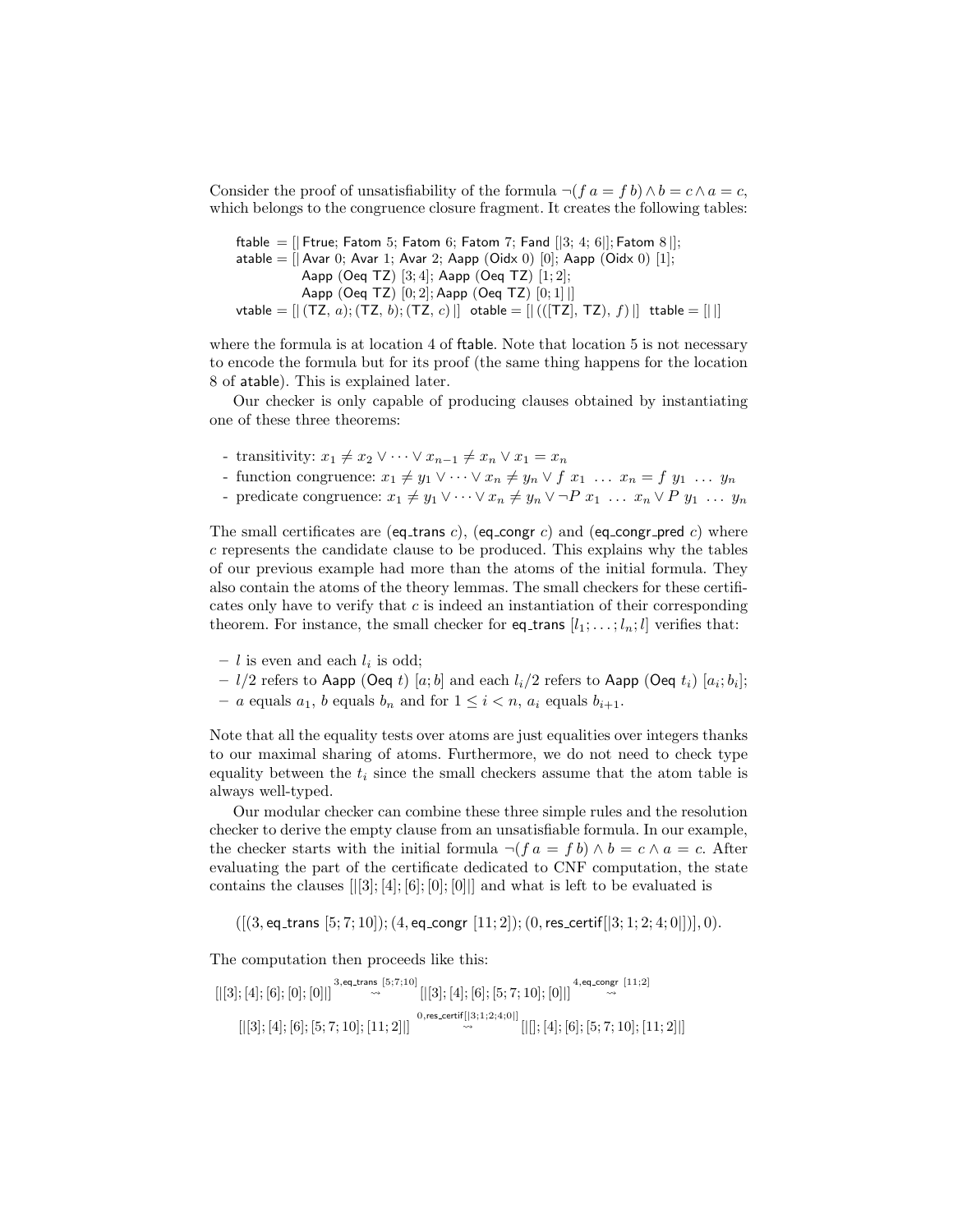#### 5.3 A small checker for linear arithmetic

The tactic lia [5] of Coq proves any valid formula of linear arithmetic. It already contains a checker based on Farkas' certificates:

#### lia\_check : lia\_formula  $\rightarrow$  lia\_certif  $\rightarrow$  bool,

Note that lia uses a different representation (lia formula). It also provides a proof of correction for this checker. We choose to use lia check to build a small checker for our modular interface. Thus, the small certificate for linear arithmetic is simply (lia certif  $c F$ ) where c is the candidate clause and F of type lia certif.

In order to validate the clause c, the small checker first calls the function lia formula of to translate  $c$  into an equisatisfiable formula  $f$  of type lia formula, and then calls (lia check  $f F$ ). The correctness of this small checker relies on the correctness of the lia checker and on the correctness of our translation.

#### 5.4 The simplifier small checker

For more efficiency, most SMT solvers use on-the-fly term rewriting and simplification and do not give proof witnesses for these simplifications. Furthermore, sometimes the formula needs to be preprocessed before being sent to an external solver, again for efficiency reasons. In consequence, the formula  $f'$  proved by the proof witness can be slightly different from the initial formula  $f$  one wanted to prove. We have thus developed a dedicated small checker that verifies that a formula f is equivalent to  $f'$ . Our checker is able to prove equivalence through associativity of conjunction and disjunction, double negation, symmetry of equality, and simple rewriting of linear inequations (such as:  $a \ge b \equiv b \le a$ ). It is implemented by a simple simultaneous recursive descent of  $f$  and  $f'$ . Only the symmetry of equality requires some backtracking.

#### 6 Building a Coq tactic

To build an actual tactic out of our certified checker, we follow the usual steps for reflexive tactics. The first step is reification: given a formula  $f$  in Coq on a decidable domain, we have to build  $5$  tables and a literal  $l$ , such that the interpretation of l with respect to these tables is  $\neg f$ . The second step is to find a certificate that shows that  $[l]$  is unsatisfiable. This is done by calling the SAT or SMT solver. We need to translate the problem into the solver input format. Then, the solver returns a proof witness, that we transform into a certificate.

During the first translation, we sometimes need to do some pre-processing. For example, ZChaff only accepts CNF formulas, so the CNF transformation is done before sending it. Also, the CNF transformation of veriT is more efficient if disjunctions and conjunctions are considered as n-ary operators (and not binary like in Coq), so we flatten the formula before sending it. The justification of this pre-processing is the prelude of the certificate.

The transformation of proof witnesses into certificate requires more work. We first need to update our tables so they contain all the formulas of the theory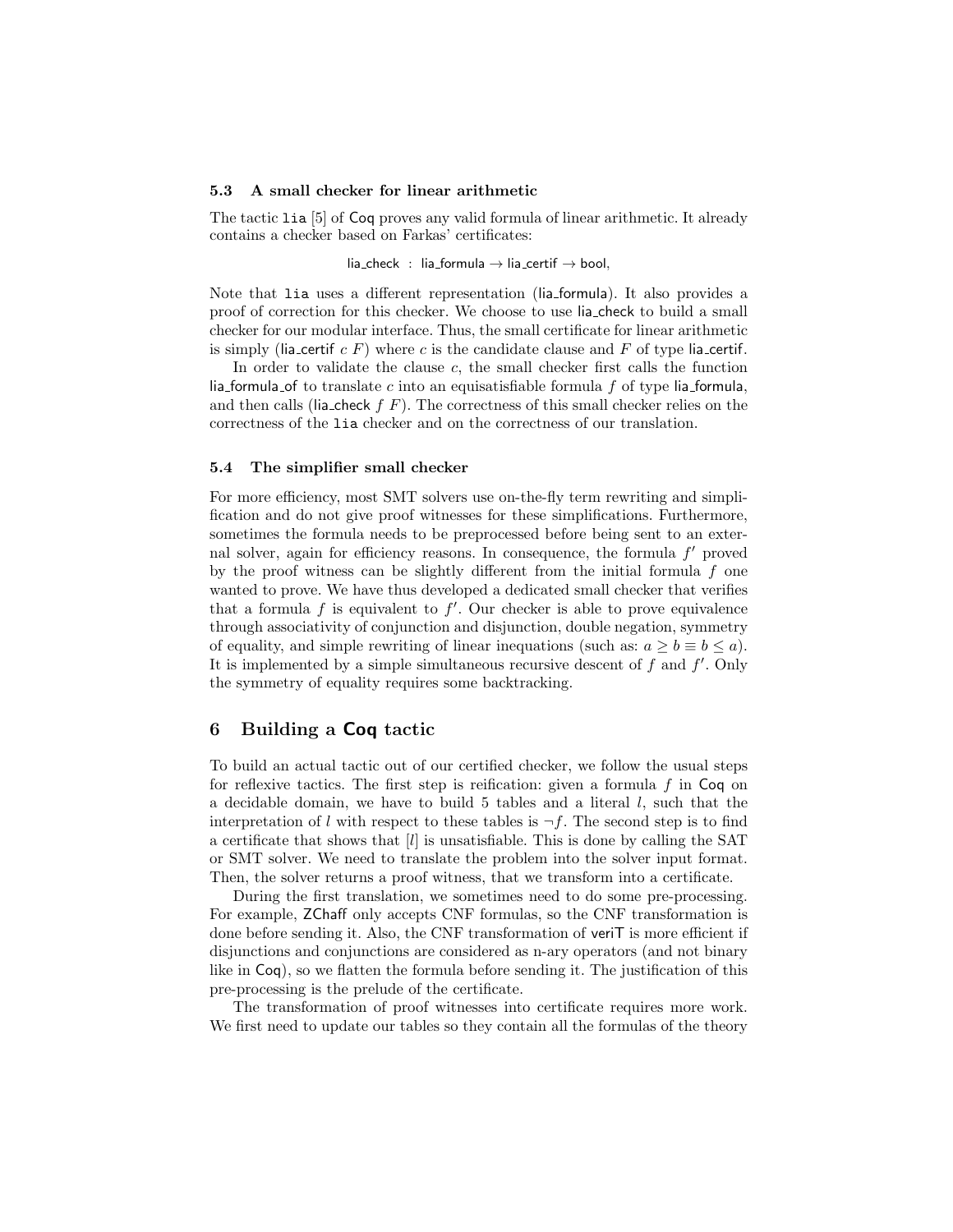lemmas. Second, we have to transform each step of the proof witness into a sequence of small certificates. In the easiest cases, the solver gives exactly what we expect. This is the case, for instance, of the resolution chains produced by SAT solvers and the CNF transformation produced by veriT. In other cases, very lightweight modifications are necessary. For instance, the format for congruence closure of veriT automatically removes duplicates literals. It generates  $\neg x$  =  $y \vee f x x = f y y$  while our certificate expects  $\neg x = y \vee \neg x = y \vee f x x = f y y$ . Finally, in the worst cases, we may have to rebuild completely the certificate. This is the case for veriT where theory lemmas for linear arithmetic come without justification. In this precise example, we use the external solver of lia to produce the Farkas' certificate.

Finally, the compactness of the certificate is very important. So, when it is not done by the solver, we prune it by removing all the justifications of unused clauses. It is during this phase that we compute the minimal required size of the array of clauses and perform clause allocation.

This work results into two new Coq tactics called zchaff and verit .

### 7 Results and comparison with other works

#### 7.1 Related works

The work presented here extends what is described in [3] in several ways. First, we complemented the SAT checker with checkers for CNF computation, congruence closure, differential logic and linear arithmetic. To do so with a great modularity, the format of certificates has been rethought: the idea of small and main checkers makes it easier to add new theories. Second, we can formally check proof witnesses generated by the veriT solver, which combines all these theories. Finally, we use our checker to enhance the automation of Coq by defining new safe reflexive decision procedures.

Several SAT and SMT solvers have been integrated in LCF style interactive theorem provers including CVC Lite in HOL Light [11], haRVey in Isabelle/HOL [8], Z3 in HOL and Isabelle/HOL [6]. To our knowledge, our work is the first integration relying on proof witnesses in a proof assistant based on Type Theory. In the following, we will focus on the comparison with proof reconstruction in Isabelle/HOL of ZChaff [15] and Z3 [6] (this corresponds to the state-of-the-art). We point out that comparison for theories has to be considered with care since we do not use the same SMT solver.

Another approach is to write the SAT or SMT solver directly inside the proof assistant and formally prove its correctness. This is the approach followed in [10]. It has the advantage to validate the algorithms at work in the prover but is sensitive to any change, any optimization in the proof search. We compare the two approaches.

#### 7.2 Experiments

All the experiments have been conducted on an Intel Quad Core processor with 2.66GHz and 4Gb RAM, running Linux. Our code which served for the experi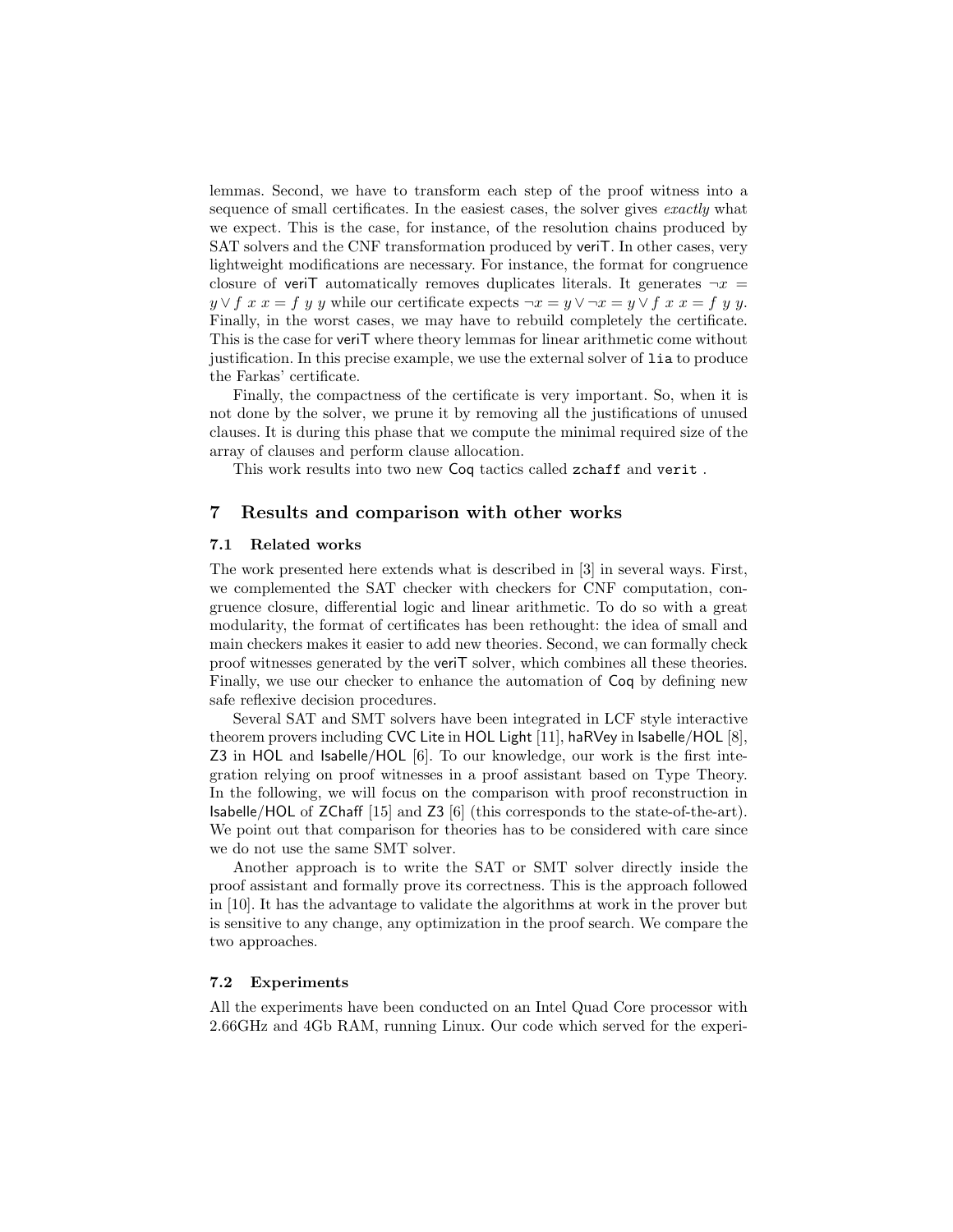ments is available online  $[1]$ . It requires the native version of  $\text{Coq }[7]$ . It represents around 6, 000 lines of Coq code and 8, 000 lines of Ocaml code. The Coq code for our shared term representation is about 1, 000 lines, the SAT part 1, 200, the CNF part 1, 500, the EUF 600, the LIA part 1, 500 and the simplifier part 500. The complete checker corresponds to 1, 000 lines of Coq code, the other 5, 000 are for specifications and proofs.

**SAT verification** We first compare our combination of the main checker with the small checker of resolution chains for ZChaff in Coq with proof reconstruction for ZChaff in Isabelle/HOL written by Alwen Tiu and Tjark Weber. We use Isabelle 2009-1 (running with Poly/ML 5.2) and ZChaff 2007.3.12.

We run ZChaff on a database of 151 unsatisfiable industrial benchmarks from SAT Race'06 and '08 with a timeout of 300 seconds. These benchmarks range from 300 to 2.3 million variables and from 1, 800 to 8.9 million clauses. When ZChaff succeeds in the given time, it produces a proof witness whose size range from 41Kb to 205Mb. In that case, we run our checker and the Isabelle/HOL checker on it with a timeout of 300 seconds. Table 1 presents the number of benchmarks solved by ZChaff, and among them, the number of proof witnesses successfully checked by Isabelle/HOL and Coq. The times are the mean of the times for the 57 benchmarks on which ZChaff, Coq and Isabelle/HOL all succeeded, in seconds. Errors in Isabelle/HOL were due to timeouts.

It appears that Coq can check all the proof witnesses given by ZChaff in the given time. This is not surprising since our checker appears to be faster than ZChaff itself. However, the Isabelle/HOL checker is slower than ZChaff, which explains that only 72% of the proof witnesses can be checked without timeout.

The three curves on the left of Figure 1 present the number of benchmarks solved along the time by ZChaff, Isabelle and Coq. It clearly shows that the Coq checker is far faster verifying results than ZChaff is building them; the main time consumed by our combination is taken by ZChaff. However, the limiting factor of the ZChaff and Isabelle/HOL combination is Isabelle/HOL.

SMT verification We now compare our combination of the main checker with the small checkers of resolution chains, CNF computation, congruence closure, differential logic and linear integer arithmetic for veriT in Coq with proof reconstruction for Z3 in Isabelle/HOL written by Sascha Böhme and Tjark Weber. We use Isabelle 2009-1 (running with Poly/ML 5.2), Z3 2.19 and the development version of veriT.

We took a database of unsatisfiable industrial benchmark from the SMT-LIB [2] for theories QF UF (congruence closure), QF IDL (differential logic) and QF LIA (linear integer arithmetic). It is important to notice that veriT is not completely proof producing for QF LIA, so we selected a subset of the benchmarks where veriT returns either unknown or unsatisfiable with a proof witness. On the one hand, we run veriT, followed by our Coq checker when veriT succeeds. On the other hand, we run Z3, followed by the Isabelle/HOL checker when Z3 succeeds. Each run has a timeout of 300 seconds. The mean of the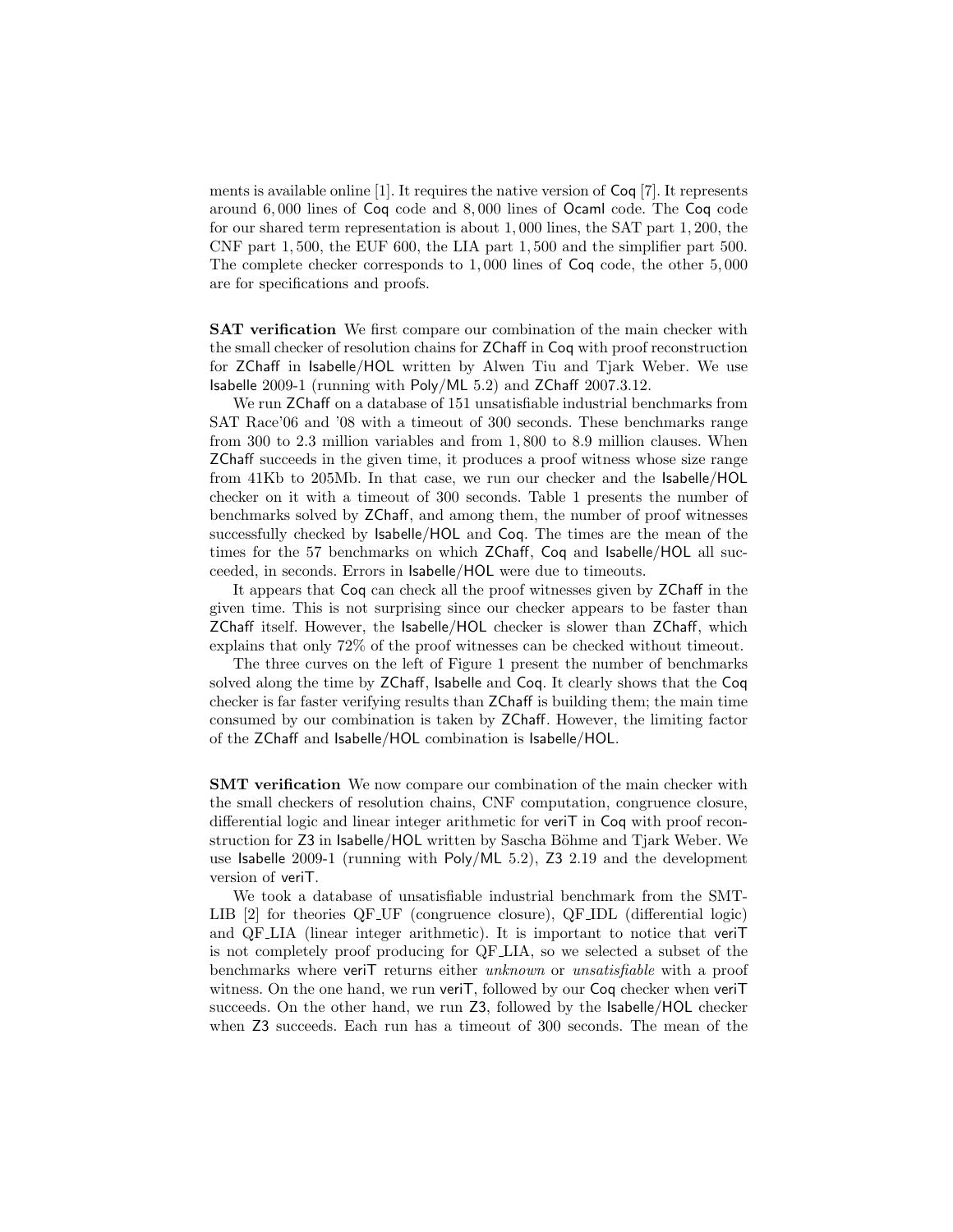

Figure 1: Experiments on industrial benchmarks

|                         |  |                          |  |  | Solved ZChaff Isabelle/HOL checker Coq checker |  |  |                |  |  |
|-------------------------|--|--------------------------|--|--|------------------------------------------------|--|--|----------------|--|--|
|                         |  | $ \# \% $ Time $ \# \% $ |  |  | Time                                           |  |  | $\#$  % Time   |  |  |
| 79 52                   |  | 51.9     57   38         |  |  | 100.                                           |  |  | $ 79 52 $ 17.5 |  |  |
| Table 1: SAT benchmarks |  |                          |  |  |                                                |  |  |                |  |  |

|                                                                     |   | Benchmarks   Solved Z3   Solved veriT   Isabelle / HOL checker   Coq checker |  |                                                                       |  |  |                            |  |  |      |                   |    |             |
|---------------------------------------------------------------------|---|------------------------------------------------------------------------------|--|-----------------------------------------------------------------------|--|--|----------------------------|--|--|------|-------------------|----|-------------|
| Logic                                                               | # |                                                                              |  | $\parallel \#  \% $ Time $\parallel \#  \% $ Time $\parallel \#  \% $ |  |  |                            |  |  | Time | #                 |    | $ \% $ Time |
| $ QF_UF 1852  1834 99 $ 2.5 $  1816 98 $ 6.5 $  1775 96 $           |   |                                                                              |  |                                                                       |  |  |                            |  |  | 25.8 | $\ 1804 97\ $ 1.4 |    |             |
| $ QF_1DL $ 409    402    98    0.6    368    90    6.3    190    46 |   |                                                                              |  |                                                                       |  |  |                            |  |  | 55.2 |                   |    | 349 85 37.8 |
| $ QFLIA $ 116    107    92    0.7                                   |   |                                                                              |  |                                                                       |  |  | 98   84   11.6   1 96   83 |  |  | 46.6 | 98                | 84 | -3.1        |
| Table 2: SMT benchmarks                                             |   |                                                                              |  |                                                                       |  |  |                            |  |  |      |                   |    |             |

|          |                          | $ $ dpl $ln z$ chaff $  $ |                                       | $d$ plln $ z$ chaff $ $ |                                            | cc verit | cc          | vert |
|----------|--------------------------|---------------------------|---------------------------------------|-------------------------|--------------------------------------------|----------|-------------|------|
| $H_7$    | $\degree$ 28.0 $\degree$ | 0.2                       | $   \text{ } deb_{700}   111.5   0.8$ |                         | $F(13,5,8)$ 0.5 0.1                        |          | $D_5 2.3$   |      |
|          | $H_8$   262.7            | 1.2                       | $\vert$ deb <sub>800</sub>   147.9    | 1.0                     | $F(25, 13, 1)$ 1.3 0.1                     |          | $ D_8 24.9$ |      |
| $H_{9}$  | -                        | $1.6\,$                   | $deb_{900}$ 201.6                     | 1.2                     | $F(25, 15, 5)$ 0.5 0.2 $ D_{10} 118.7$ 2.2 |          |             |      |
| $H_{10}$ | -                        | 6.7                       | $ deb_{1000} 260.4 $                  | 1.5                     | $  F(25, 24, 24) 16.9 $ 0.1 $  D_{15}  $   |          |             | 45.7 |

Table 3: Comparison with Ergo in Coq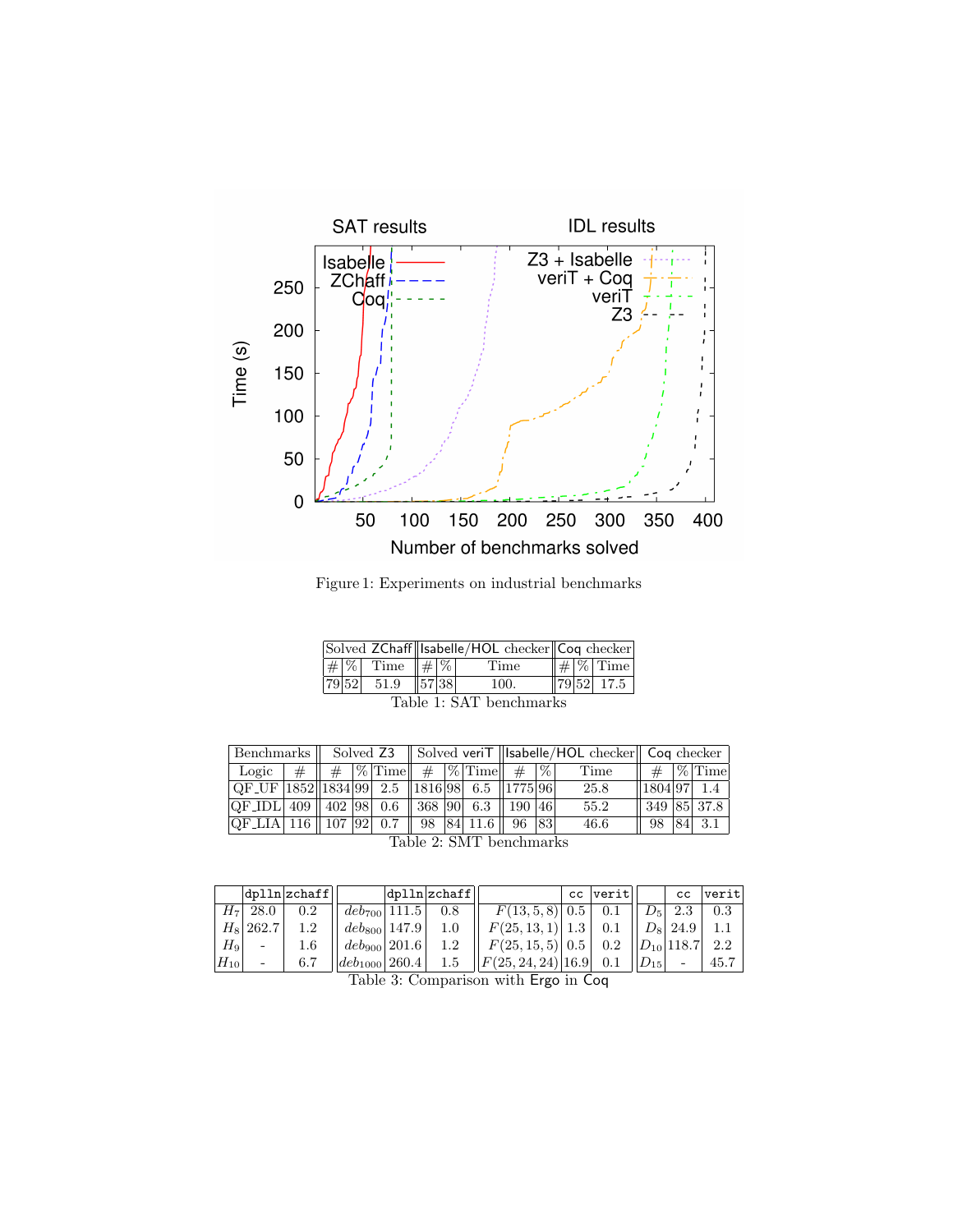sizes of Z3 proof witnesses is 12Mb, and the mean of the sizes of veriT proof witnesses is 7.7Mb. Table 2 presents the number of benchmarks solved by Z3 and veriT, and among them, the number of proof witnesses successfully checked by Isabelle/HOL and Coq. The times are the mean of the times for the benchmarks on which Z3, veriT, Isabelle/HOL and Coq all succeeds, in seconds. Errors in Coq were due to timeouts, and in Isabelle/HOL to timeouts and failures.

It appears that Coq can check a large part of the proof witnesses given by veriT (98.6%) whereas Isabelle/HOL can check 88.0% of the proof witnesses given by Z3. As a result, even if Z3 can solve more benchmarks than veriT, the number of benchmarks solved by veriT combined with Coq is greater than the number of benchmarks solved by Z3 combined with Isabelle/HOL. Moreover, our combination is faster than the combination of Z3 with Isabelle/HOL. These results can be explained in great part by the fact that veriT gives much smaller proof witnesses. For instance, for logic QF IDL, in average, Z3 proof witnesses are 7.9 times bigger than veriT proof witnesses in terms of storing. The quality of veriT proof witnesses strengthens the fact we use it, even if there exists currently more performing SMT solvers. We have been told that the limitation of proof witnesses for LIA should disappear soon.

The four curves on the right of Figure 1 present the number of benchmarks solved along the time by the solvers and their combinations. They clearly indicate that our approach compares well with respect to [6].

Tactics We compare our zchaff and verit tactics with the reflexive tactics dplln and cc from Stephane Lescuyer's SMT solver Ergo written in Coq. To do so, we use the same formulas that are presented in Section 11.2 of [10]:

– for SAT:

- the famous pigeon hole formulas which are unsatisfiable
- the de Bruijn formulas:  $deb_n = \forall x_0, \ldots, x_{2n}, (x_{2n} \leftrightarrow x_0) \vee$  $\bigvee^{2n-1}$  $i=0$  $(x_i \leftrightarrow x_{i+1})$
- for EUF:
	- the formulas  $FP(n, m, k) = \forall fx, f^{n}(x) = x \rightarrow f^{m}(x) = x \rightarrow f^{k}(x) = x$ which are true for any  $n, m, k$  such that k is a multiple of  $gcd(n, m)$
	- the formulas  $D_n =$

$$
\forall f, \left( \bigwedge_{i=0}^{n-1} (x_i = y_i \land y_i = f(x_{i+1})) \lor (x_i = z_i \land z_i = f(x_{i+1})) \right) \to x_0 = f^n(x_n)
$$

Results are presented in Table 3. Times are in seconds. We see that our zchaff and verit tactics here clearly outperform dplln and cc. This is not surprising since ZChaff and veriT have more efficient algorithms than Ergo. Note it may be difficult to change Ergo's algorithm since it would involve redoing many correctness proofs; the certificate approach is more flexible here. If we store proof witnesses, zchaff and verit get faster at rather small storage cost: in our examples, the largest proof witness is 41Mb large for  $D_{15}$ .

Regarding other existing Coq tactics, zchaff is far faster than tauto, and verit is similar to congruence. However, these latter ones do not solve the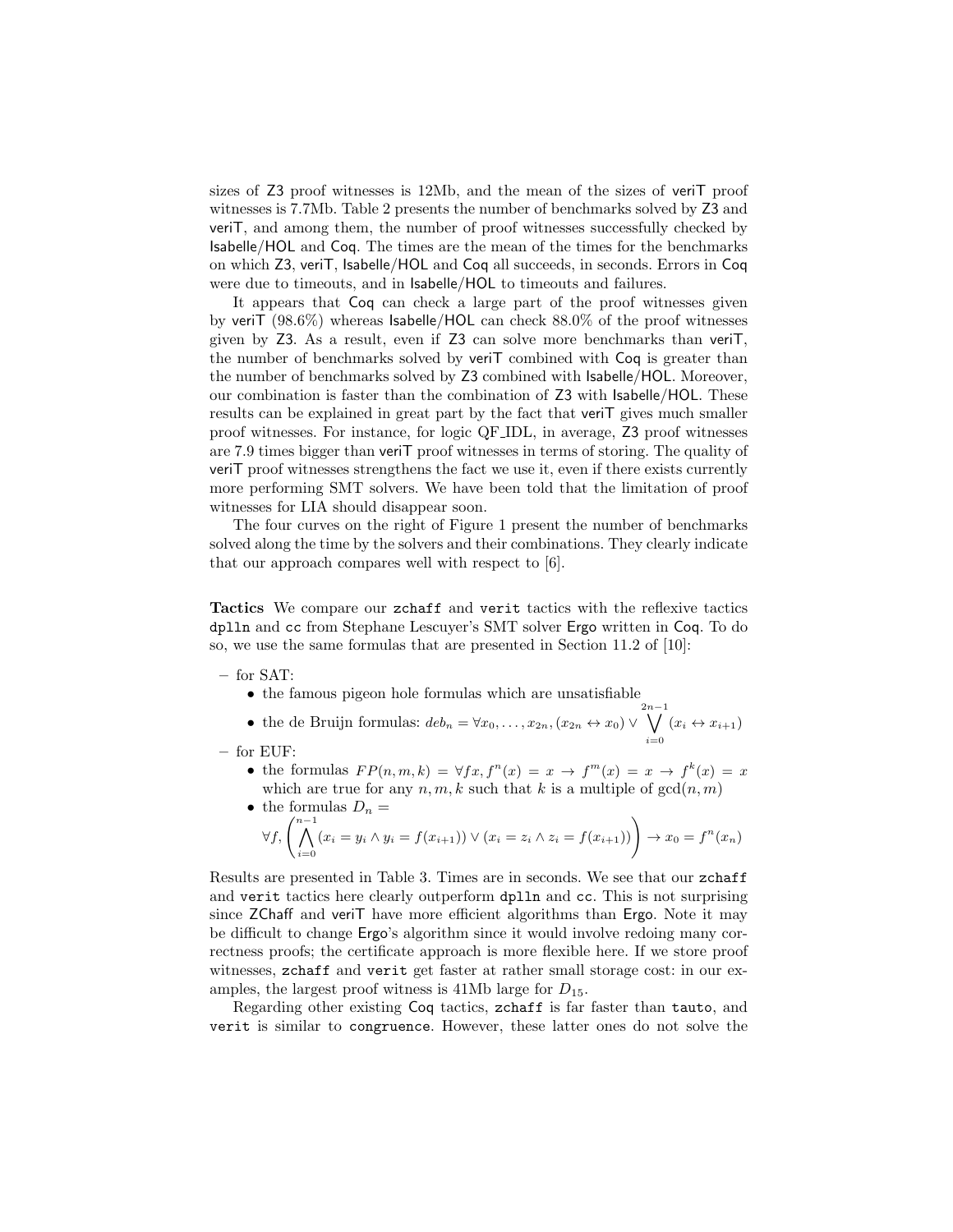same goals, since verit can solve goals including congruence and propositional reasoning, and congruence can deal with inductive data-types.

## 8 Conclusion and future works

Compared to what the authors call "proof reconstruction" in [6], what we have presented here is much closer to program verification. We have developed inside Coq a program that checks traces generated by SAT and SMT solvers. A particular care has been given to the efficiency of the data representation for clauses and atoms. Even with the limited computing power available inside Coq, the checker is rather efficient: it is able to check in reasonable time huge proof witnesses coming from challenging benchmarks and it compares well with state of the art implementations in Isabelle/HOL.

From the methodology point of view, what we have done is very close to [13]. In this work, the authors have developed a checker for SMT proofs using LFSC. The main difference is that they delegate the verification of the SAT part to an external checker (written in  $C_{++}$ ). Here, we do everything within the logic.

We also took a special care in being generic: for example the same checker is used for ZChaff and veriT. This relies on the generic format we use after translating proof witnesses into certificates. So we expect the checker to be easily extensible. For the moment, veriT is the only SMT solver that is connected with Coq. We hope that our format of certificate could also be used successfully to connect to other proof producing solvers. Our next step is to integrate Z3.

The checker has also been proved correct. Using the technique of proof by reflection, it made it possible to derive a safe and automatic proof procedure within Coq. Formulas usually proved in Coq are rather small so a far less efficient checker could have been sufficient. Still, we believe that our work opens interesting new perspectives of using brute force methods for doing proof with Coq automatically. For example, one could encode the small problem she/he has to prove as a huge Boolean formula that our SAT tactic can solve instantaneously.

Surprisingly the difficult part of this work was more the actual design of the certificate and obtaining a good computational behaviour for the checker than performing the correctness proofs. This is largely due to the fact that we are not proving the full functional correctness of the checker. We are just proving that if the checker replies true, the theorem is valid. This makes a big difference for the proof effort. This reduces drastically the size of the invariants we had to prove and clearly makes the proof of such a large piece of code tractable in Coq.

For future works, our priority is clearly to increase the expressiveness of the formulas we can deal with. In particular, if we want our tool to be widely used by the Coq community, being able to deal with quantified formulas and userdefined functions is a must-have. For quantifiers, it has not been done yet mostly because the current version of veriT does not produce proof witnesses. Though, this should be available in the next version of the system. For definitions, more work has to be done since the type system of Coq is more powerful than the